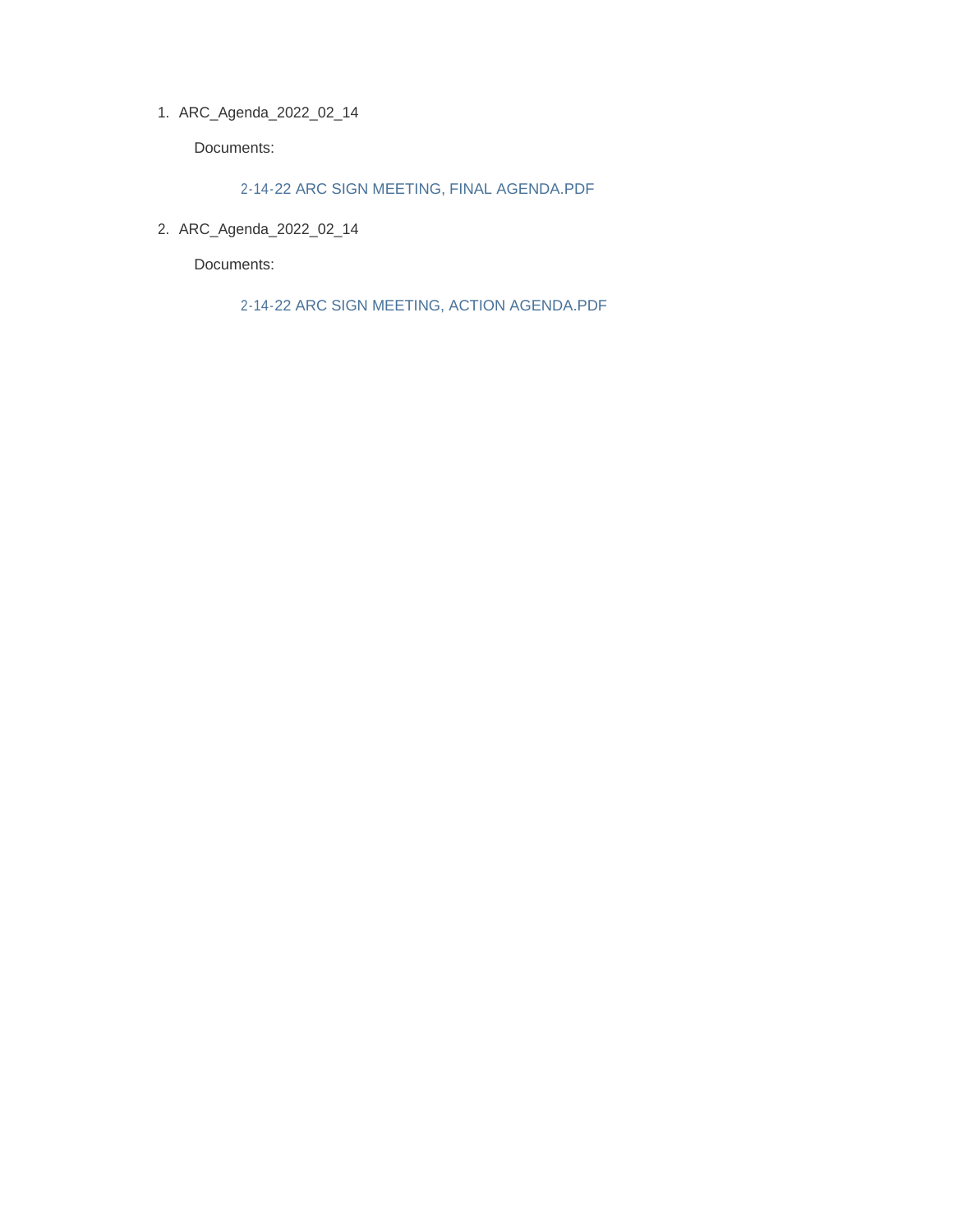## **ARCHITECTURAL REVIEW COMMITTEE FINAL AGENDA Sign Subcommittee Meeting Monday, February 14, 2022 10:30am**

# **Zoom Virtual Meeting Webinar ID: 899 5791 5018 Password: 2433004**

Please click the link below to join the webinar:

[https://greenwichct.zoom.us/j/89957915018?pwd=S3VHWWtWakpxM1Q0N2oyanZOQ](https://greenwichct.zoom.us/j/89957915018?pwd=S3VHWWtWakpxM1Q0N2oyanZOQXNxdz09) XNxdz09

Or iPhone one-tap: US: +16465189805,,89957915018#,,1#,2433004# or 8778535257,,89957915018#,,1#,2433004# (Toll Free)

Or Telephone:Dial(for higher quality, dial a number based on your current location): US: +1 646 518 9805 or 877 853 5257 (Toll Free) or 888 475 4499 (Toll Free) or 833 548 0276 (Toll Free) or 833 548 0282 (Toll Free)

### **I. Sign/Awning Reviews:**

- 1. **171 Hamilton Ave LLC, 171 Hamilton Ave**, Application PLPZ202100501 for Sign/Awning review for new address signage (façade and projecting) at a property located at 171 Hamilton Ave. in the zone. Applicant requesting approval for identifying address signage, will return in future for tenant signage. **View most recent plans [here.](https://www.greenwichct.gov/DocumentCenter/View/28062/Sign-Plan-for-ARC---12-6-21-The-Hamilton-202100501)**
- 2. **Salon H, 153 Mason St., Application PLPZ202200016** for Sign/Awning review **to replace awning with new awning with signage** at a property located at 153 Mason St. in the CGB zone**. View application [here.](https://www.greenwichct.gov/DocumentCenter/View/28061/Salon-H-153-Mason-PLPZ202200016)**
- 3. **Eleventy 200 Greenwich Ave. Application PLPZ202200021** for Sign/Awning review **for new façade and window signage** at a property located at 200 Greenwich Ave. in the CGBR zone. **View application [here.](https://www.greenwichct.gov/DocumentCenter/View/28060/Eleventy-200-Greenwich-Ave-PLPZ202200021)**
- 4. **The Village Square, 115 Mason St., Application PLPZ202200035** for Sign/Awning review **for replacement of a freestanding sign with new freestanding sign with tenant list** on a property located at 115 Mason St. in the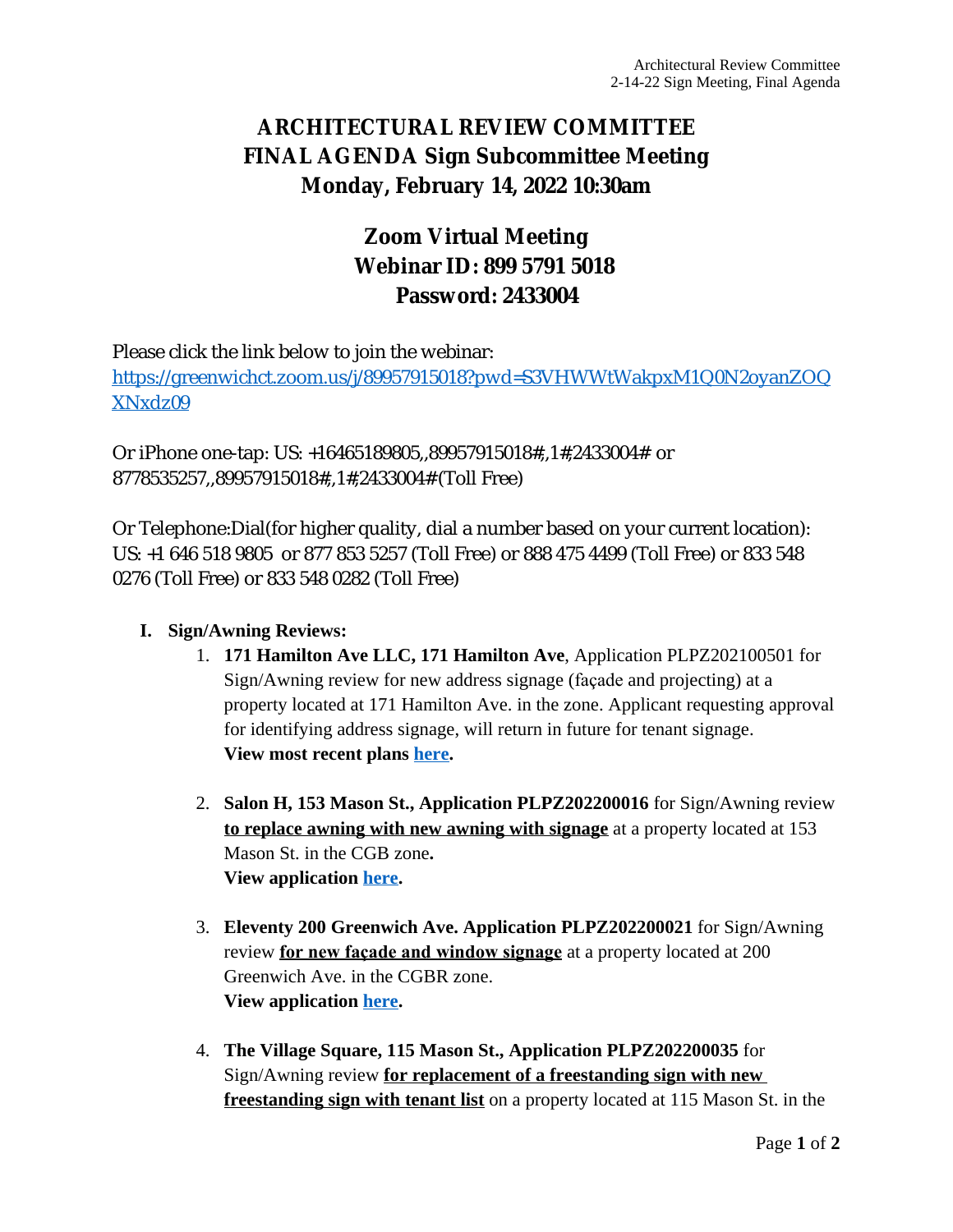CGB zone. **View application [here.](https://www.greenwichct.gov/DocumentCenter/View/28059/115-Mason-St-freestanding-PLPZ202200035)**

#### **II. Committee Business:**

**1.** Any Business.

*The Town complies with all applicable federal and state laws regarding non-discrimination, equal opportunity, affirmative action, and providing reasonable accommodations for persons with disabilities. If you require an accommodation to participate, please contact the Commissioner of Human Services at 203-622-3800 or [demetria.nelson@greenwichct.org](mailto:demetria.nelson@greenwichct.org) as soon as possible in advance of the event.*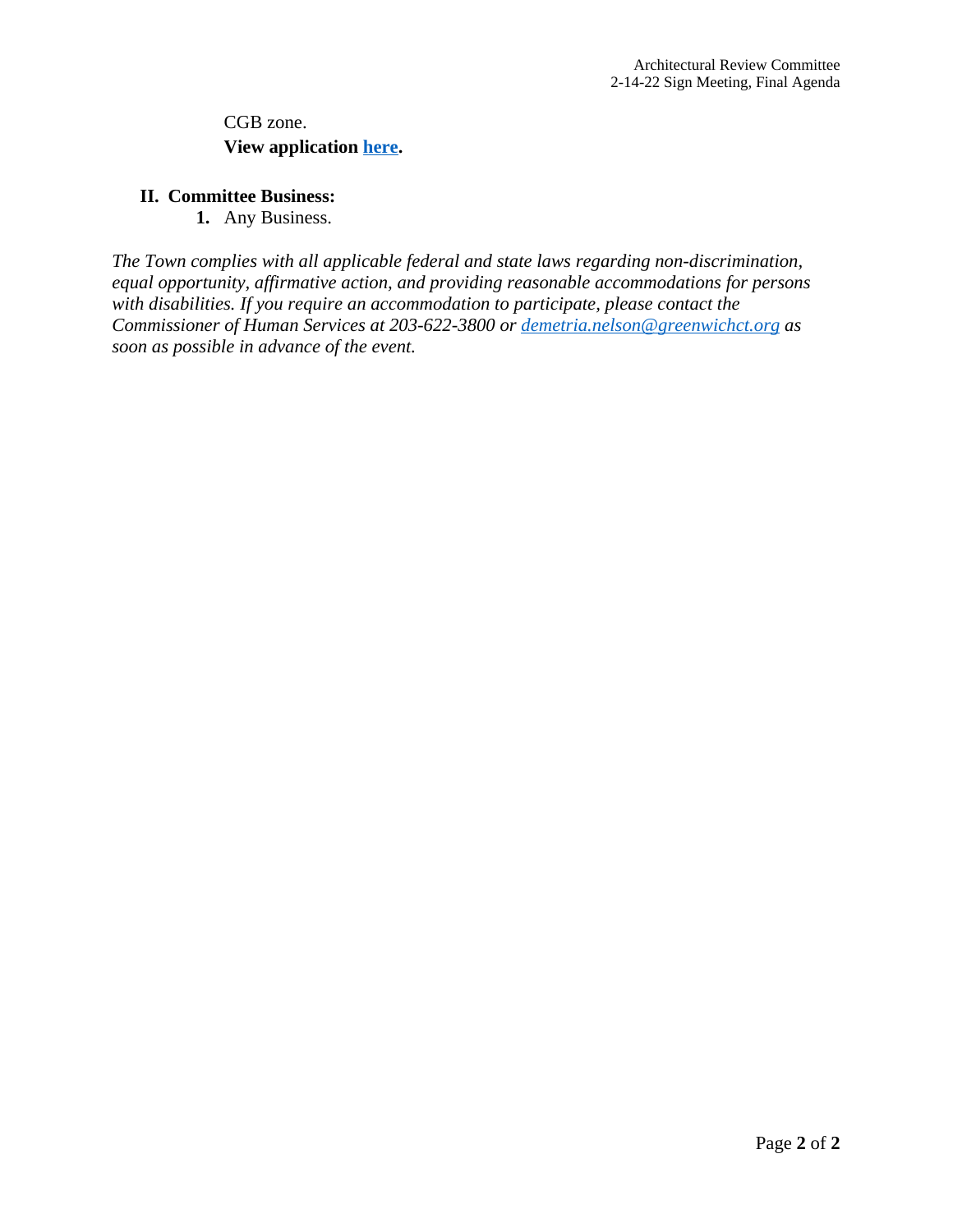# **ARCHITECTURAL REVIEW COMMITTEE FINAL AGENDA Sign Subcommittee Meeting Tuesday, February 14, 2022 10:32am – 11:04am**

### **Zoom Virtual Meeting Webinar ID: 899 5791 5018 Password: 2433004**

**Members Present:** Heidi Brake-Smith and Paul Pugliese **Staff Present:** Marisa Anastasio, Senior Planner; Jacalyn Pruitt, Planner II

- **I. Sign/Awning Reviews:**
	- 1. **Salon H, 153 (144) Mason St., Application PLPZ202200016** for Sign/Awning review **to replace awning with new awning with signage** at a property located at 153 Mason St. in the CGB zone**. View application [here.](https://www.greenwichct.gov/DocumentCenter/View/28061/Salon-H-153-Mason-PLPZ202200016)**

*Decision Status:* **Electronic Resubmission (email plans to [manastasio@greenwichct.org\)](mailto:manastasio@greenwichct.org)** *Motion:* Pugliese *Second:* Brake-Smith *Vote: 2-0*

**The applicant shall submit the following:**

- **a. Submit a sample of the gradient orange color proposed for the text at its most "dense" color for the record;**
- **b. Submit updated plan showing a bigger space between the "n" and the "H";**
- **c. ARC strongly recommends updating the door decal to match the new branding;**
- **d. Submit mechanicals for any proposed decals on the windows/doors.**
- 2. **The Village Square, 115 Mason St., Application PLPZ202200035** for Sign/Awning review **for replacement of a freestanding sign with new freestanding sign with tenant list** on a property located at 115 Mason St. in the CGB zone. **View application [here.](https://www.greenwichct.gov/DocumentCenter/View/28059/115-Mason-St-freestanding-PLPZ202200035)**

*Decision Status:* **Electronic Resubmission (email plans to [manastasio@greenwichct.org\)](mailto:manastasio@greenwichct.org)** *Motion:* Pugliese *Second:* Brake-Smith *Vote: 2-0*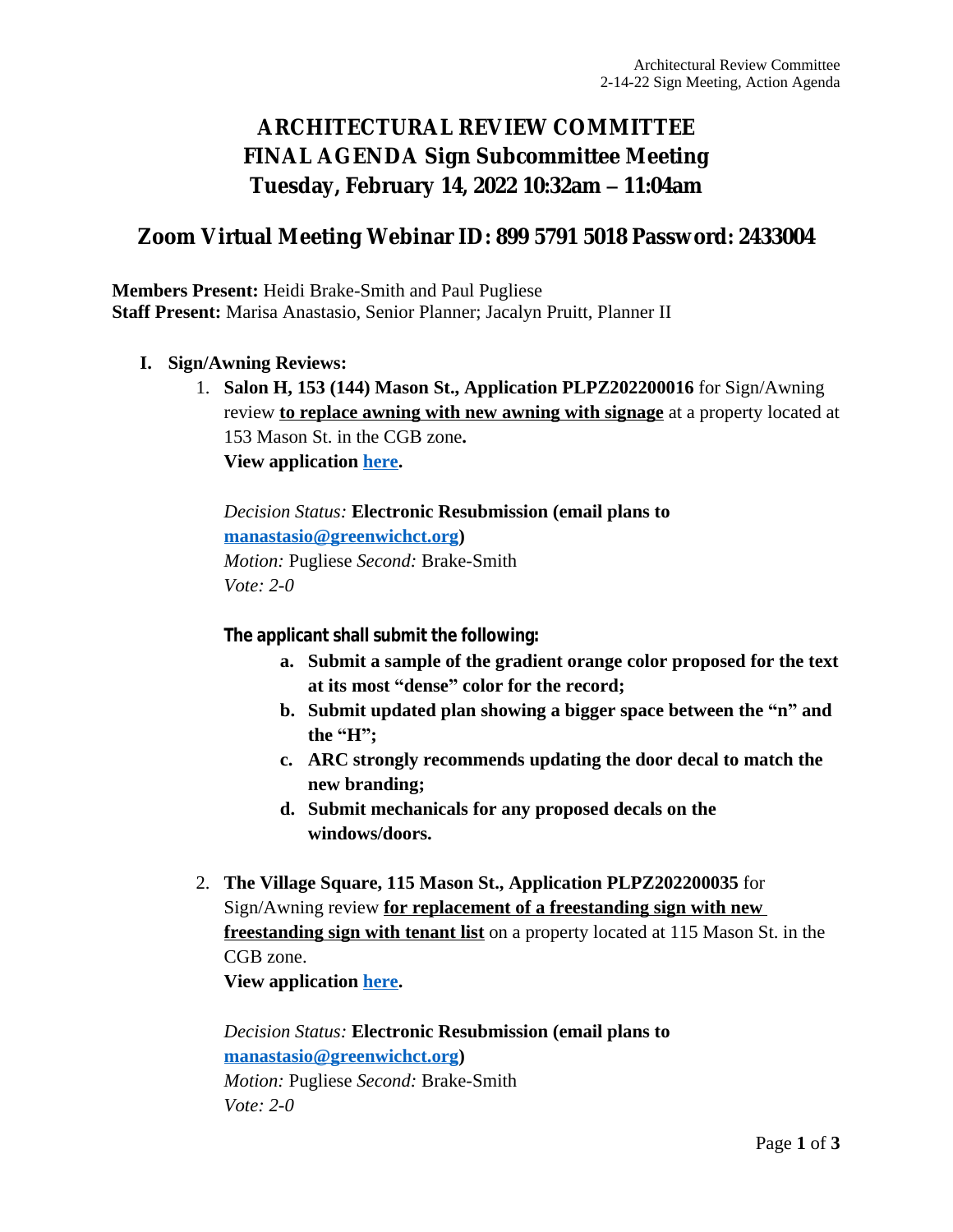**The applicant shall submit the following:**

- **a. Approved as submitted with the plaques moved down about 2-inches to give more space to the "The Village Square" at the top;**
- **b. It is noted that there are blank spaces for four tenants.**
- 3. **171 Hamilton Ave LLC, 171 Hamilton Ave**, Application PLPZ202100501 for Sign/Awning review for new address signage (façade and projecting) at a property located at 171 Hamilton Ave. in the LBR-2 zone. Applicant requesting approval for identifying address signage, will return in future for tenant signage. **View most recent plans [here.](https://www.greenwichct.gov/DocumentCenter/View/28062/Sign-Plan-for-ARC---12-6-21-The-Hamilton-202100501)**

*Decision Status:* **Address signage accepted as noted, Tenant signage to return to a meetin***g*

*Motion:* Pugliese *Second:* Brake-Smith *Vote: 2-0*

**ARC approves the address signage (front façade and rear projecting sign) as noted :**

- **a. ARC finds the address signage acceptable. ARC recommends picking a durable black paint to ensure longevity.**
- **b. Tenant signs to come back for ARC review at a meeting.**
- 4. **Eleventy 200 Greenwich Ave. Application PLPZ202200021** for Sign/Awning review **for new façade and window signage** at a property located at 200 Greenwich Ave. in the CGBR zone. **View application [here.](https://www.greenwichct.gov/DocumentCenter/View/28060/Eleventy-200-Greenwich-Ave-PLPZ202200021)**

*Decision Status:* **Return to a meeting** *Motion:* Pugliese *Second:* Brake-Smith *Vote: 2-0*

**The applicant missed the meeting, but the sign committee reviewed the graphics and offer the following comments:**

- **a. Update plans to show height of all lettering and overall signage – and address whether the Eleventy is a "logo".**
- **b. Update plans to show the length of the sign board – it appears to exceed the window box which looks awkward.**
- **c. Applicant to clarify the decal dimensions – window/door decals are limited to 9" in height.**